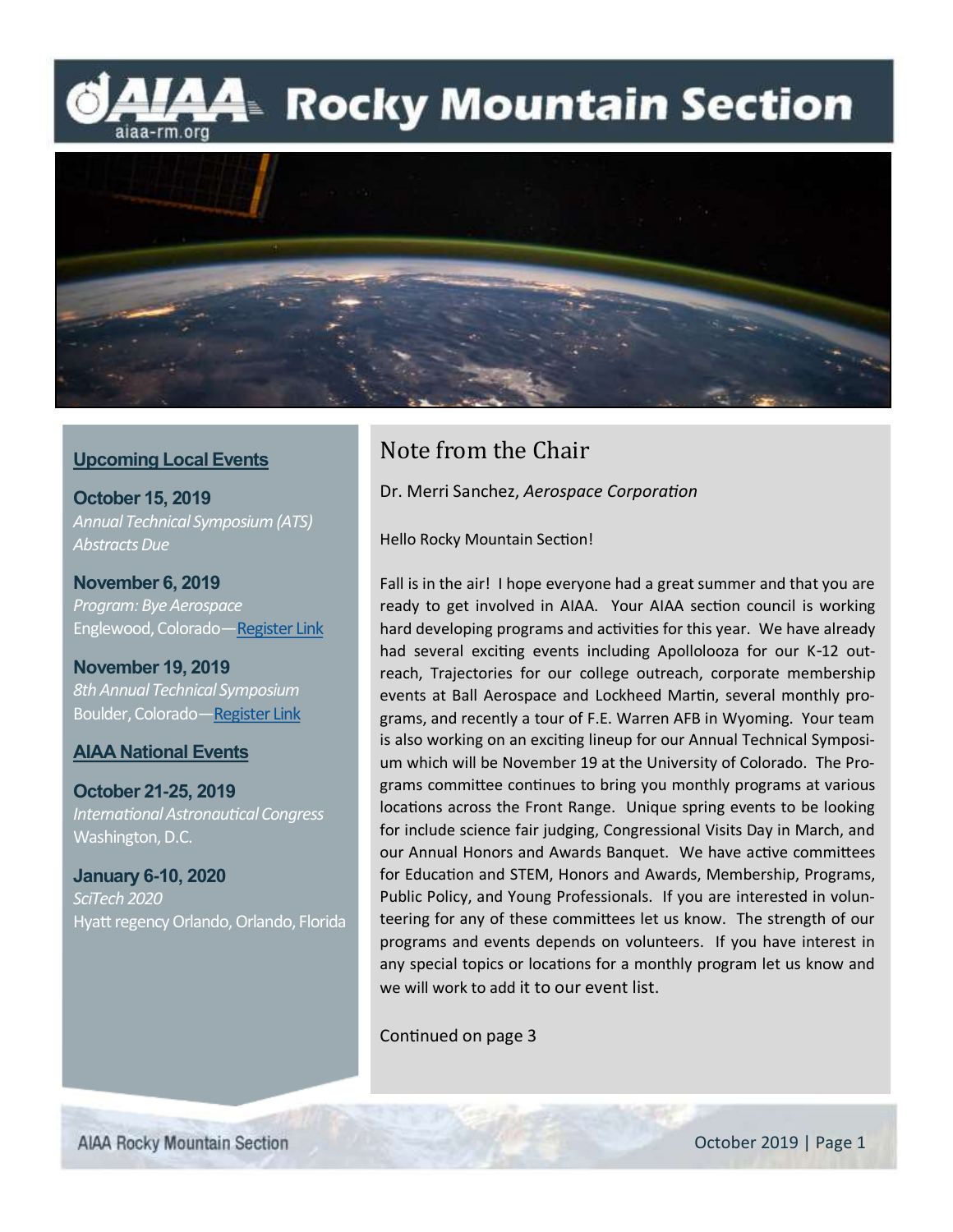# A4™ Rocky Mountain Section

## **In this Newsletter**

| <b>Topic</b>                                                                                                          | Page |
|-----------------------------------------------------------------------------------------------------------------------|------|
| 8th Annual Technical Symposium                                                                                        | 3    |
| Apollopalooza: AIAA Celebrates Apollo<br>11 and Beyond!                                                               | 5    |
| Recap: AIAA Young Professionals Movie<br>and Lecture                                                                  | 8    |
| Astronaut Scott Kelly to Speak in Colora-<br>do Springs                                                               | 8    |
| Colorado Springs Recognizes AIAA for<br><b>STEM Education</b>                                                         | 9    |
| Recap of Trajectories 2019                                                                                            | 10   |
| AIAA RM Speaker Series May Program:<br><b>Reaction Engines</b>                                                        | 11   |
| AIAA RM Speaker Series September Pro-<br>gram: Connectors, Cables, Composite<br>Accessories, Braid and Tools-Glenair, | 12   |

### **Section Officers**

| <b>Flected</b>           |                     |
|--------------------------|---------------------|
| Section Chairman         | Dr. Merri Sanchez   |
| Vice Chair               | <b>Tracy Copp</b>   |
| Secretary                | Kevin Mortensen     |
| Treasurer                | Dr. Taylor Lilly    |
| Vice Chairman - North CO | John Marcantonio    |
| Vice Chairman - South CO | Dr. Todd Nathaniel  |
| Vice Chairman - MT       | Erik Eliasen        |
| Vice Chairman - WY       | <b>Mark Kettles</b> |
|                          |                     |

#### **Committees**

| Fellow-At-Large                    | <b>Gene Dionne</b>   |
|------------------------------------|----------------------|
| Member-At-Large                    | Pamela Burke         |
| <b>Education and STEM</b>          | John Marcanto        |
| <b>Honors and Awards</b>           | <b>Stacey DeFore</b> |
| Membership                         | <b>Marshall Lee</b>  |
| Newsletter Editor                  | <b>Adrian Nagle</b>  |
| <b>Public Policy</b>               | <b>Tracy Copp</b>    |
| Programs                           | Chris Zeller         |
| <b>Technical Committee Liaison</b> | John Reed            |
| Webmaster                          | John Grace           |
| <b>Young Professionals</b>         | Alexandra Duk        |
|                                    |                      |

cantonio Dukes

**We Need You!** If you are interested in increasing your participation in AIAA Rocky Mountain Section, we need your help with positions in any of the committees. If you have an interest, please contact: Kevin Mortensen – [kevin.mortensen@baesystems.com](mailto:kevin.mortensen@baesystems.com)

**Colorado Springs Recognitions August as STEM Education Month due AIAA and other organization's efforts!** On August 14, the Colorado Springs City Council passed a resolution designating August as STEM Education Month. Your Vice Chair, Tracy Copp, addresses the City Council on behalf of AIAA-RMS and eloquently shared the tremendous work done by AIAA throughout the state of Colorado. See page 9 for more details.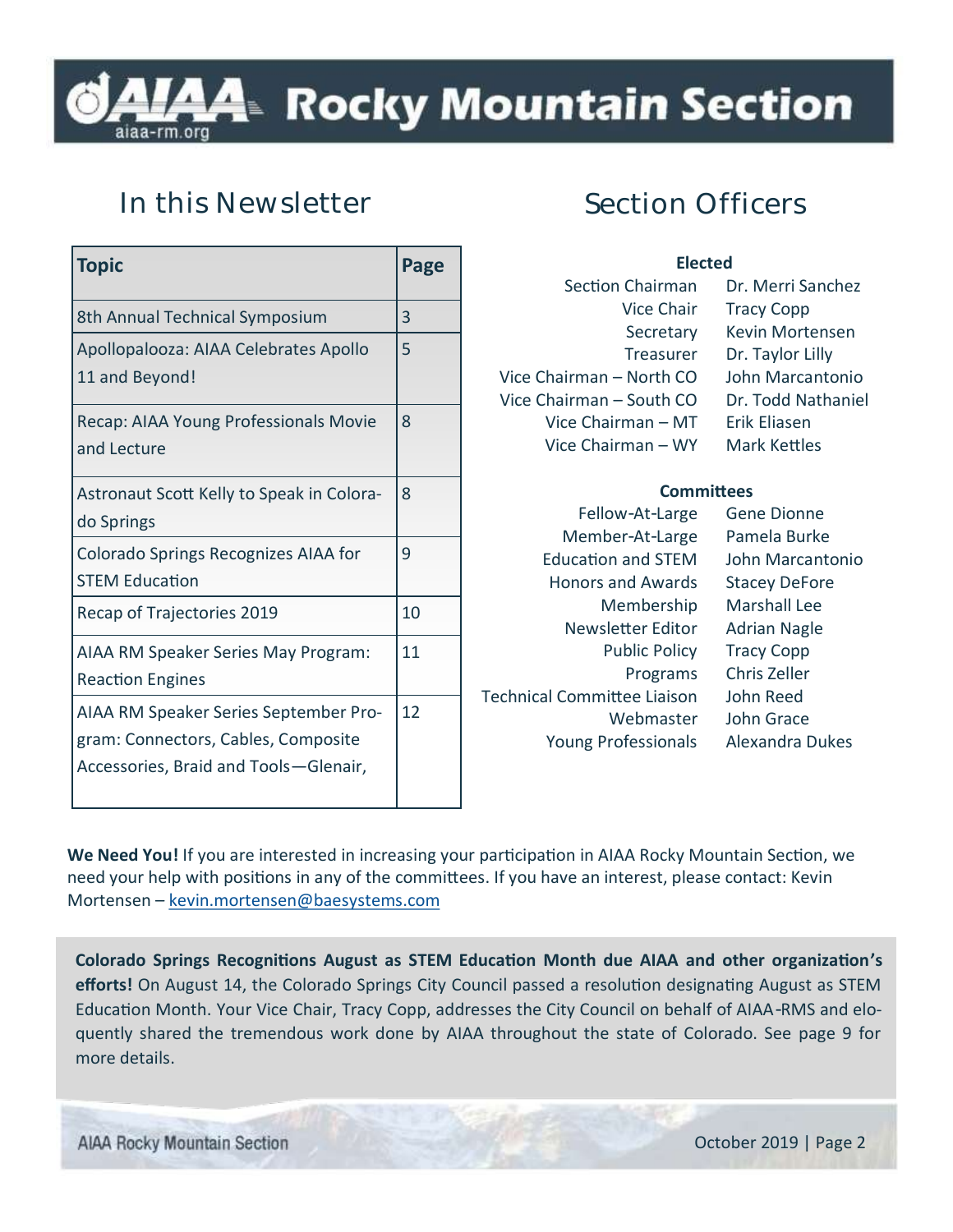# **4 Rocky Mountain Section**

### The American Institute of Aeronautics and Astronautics Rocky Mountain Section presents the:

## 8<sup>th</sup> Annual Technical Symposium



### Tuesday November 19th 2019 University of Colorado at Boulder **UMC Ballroom**

The Annual Technical Symposium, brings together the regional leaders, technical experts, and academia in the aerospace and aeronautics industry. ATS is a forum to help shape the future of the industry, a place for people in all stages of their career to gather, network, and collaborate. It is a place to learn a new process, gather inspiration, and make the connection to turn that inspiration into reality.

This day-long symposium is in its eighth year and will be held on Tuesday, November 19th at the University of Colorado, Boulder.

### [Register now](https://www.eventbrite.com/e/ats-2019-aiaa-rocky-mountain-section-annual-technical-symposium-tickets-68296190745?ref=ecount) for early bird pricing!

### [Abstract Submission](https://urldefense.proofpoint.com/v2/url?u=https-3A__www.aiaa-2Drm.tech_sample-2Dpage_speakers-2Dand-2Dabstract-2Dpresenters_&d=DwMFaQ&c=jF7FvYH6t0RX1HrEjVCgHQ&r=fIlnrCjAjvti87l7CVi7hA&m=z3bQqfx3Y1SseVlzKVV0WBc7d8PG9GbaB712Jp87PMg&s=7fyPLZ8acZU_q_7Sv8tdOsF) **(Deadline: October 15)**

Call for abstracts: ATS is now accepting abstract submissions for technical and poster presentations in the following subject areas:

- Astrodynamics and Satellite Navigation Systems (ASN)
- Autonomous Systems (AUT)
- Bioastronautics and Human Spaceflight (Bio)
- Fluids, Structures and Materials (FSM)
- Remote Sensing, Earth and Space Science (RSESS)
- Proliferated Low Earth Orbit (pLEO) Satellite Constellations
- Space Resources
- **Poster**

Full Symposium Agenda:<https://www.aiaa-rm.tech/2019-agenda/>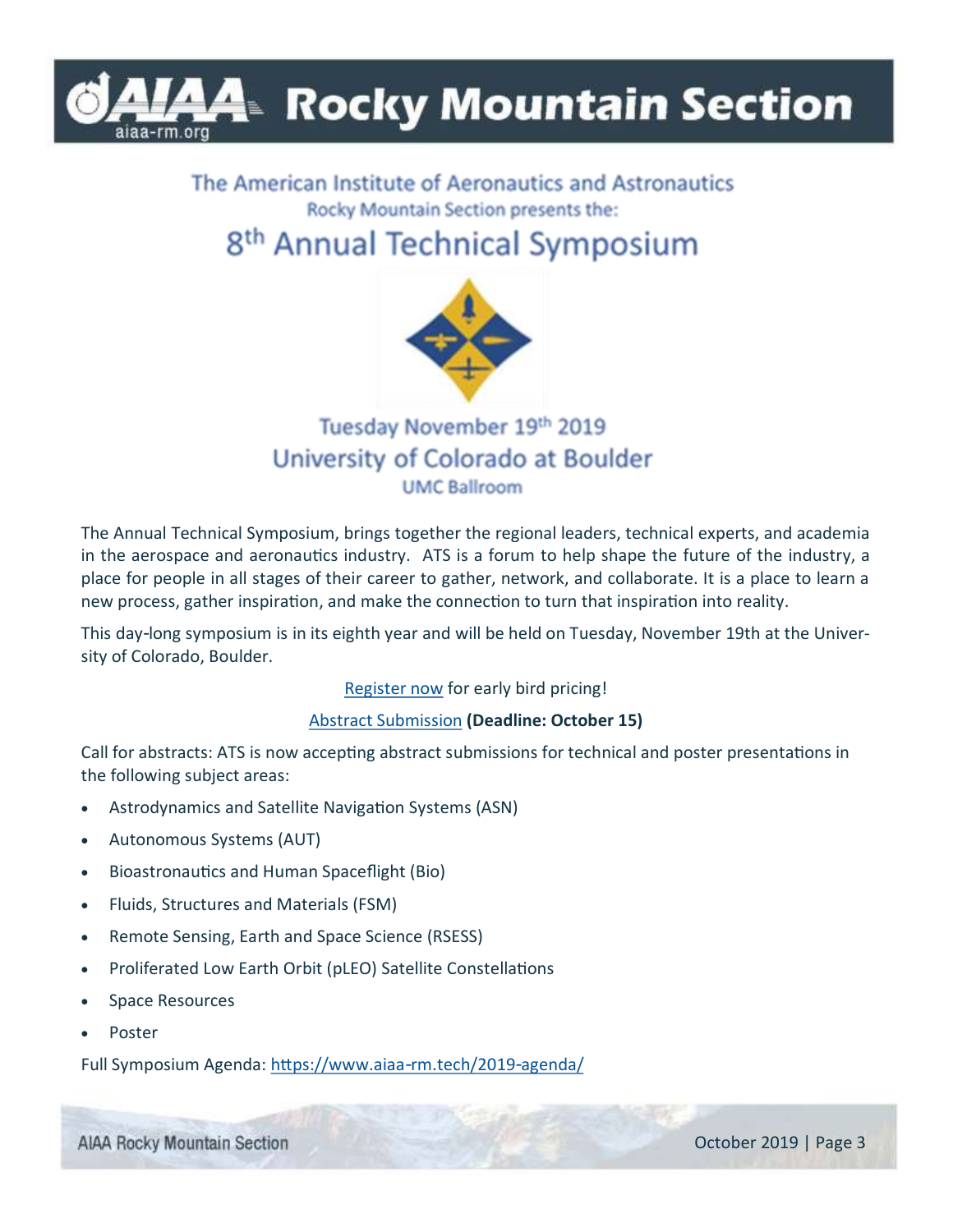# LAA Rocky Mountain Section

### **Chair comments, continued**

I have a personal interest in working to help our section members with membership advancement to Senior Member, Associate Fellow, and Fellow. I have asked our council, and am now asking you for help in identifying worthy members eligible for member advancement. We have so many talented and deserving members in our section and I want to help them get the recognition they deserve. I have also asked our council to bring bold ideas to a strategic planning workshop we will hold

to identify ways that we can provide better value for our section members. If you are interested in participating in this strategic workshop let me know. I want your help in shaping this section to meet our members needs. Some of the topics we'll tackle are: How do we add

value to the membership for young professionals and new members starting their aerospace careers? How do we better retain student members converting to full membership? How do we better draw on our senior career members as mentors for our Young Professionals? Is there a unique role for our Fellows in advising, mentoring, etc.? How do we increase membership advancement? And there are even more questions!

In closing here are a few reminders from national. With the new national leadership structure you can only vote for national Technical Committee Chairs in areas that you have selected as your professional interest area codes. If you are wanting to vote in other areas you need to add them to your interest code selections. The AIAA Board of Trustees have approved three strategic theme areas for the Institute. These are Transformative Flight, Building the Space Economy, and Autonomy & Air Mobility. These themes will help guide future AIAA focus and growth areas.

There will be a dues increase of \$5 starting November 1. As a reminder of dues options, you might want to consider Lifetime Member which is 15 times the annual dues rate and can be paid in up to eight

> installments. There are also reduced dues available for fully retired members, students transitioning to full membership, and free dues for Emeritus members who have been a continuous member for 50 years. Please contact AIAA Cus-



tomer Service if you are interested in any of these options. If you are interested in Lifetime Member and if you initiate it prior to November 1 it will be based on the current dues rate. I personally highly recommend Lifetime Member.

The Rocky Mountain Section exists to serve you as members. If you would like to get involved or provide inputs or suggestions on programs, events, strategic thinking, etc., please send us a message via the form at [https://engage.aiaa.org/rockymountain/](https://engage.aiaa.org/rockymountain/contactus) [contactus](https://engage.aiaa.org/rockymountain/contactus) or to me directly. I look forward to seeing you at our events throughout the year! Regards,

Merri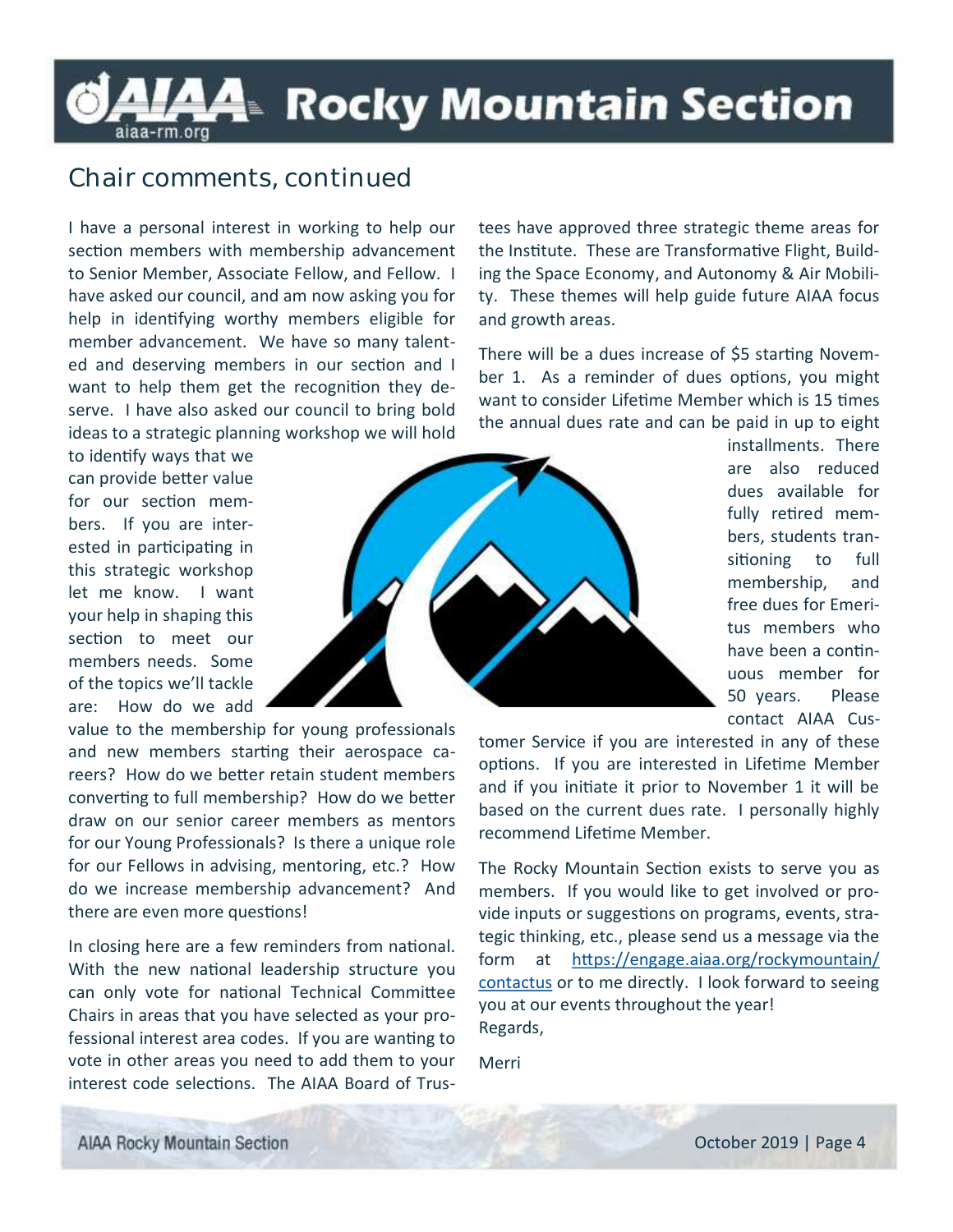# LAA⊧ Rocky Mountain Section

## **Apollopalooza: AIAA Celebrates Apollo 11 and Beyond!**

#### Karolyn Evans, *Sierra Nevada* and Sue Janssen*, ULA (retired)*

In July, the Wings Over the Rockies Museum invited AIAA RMS to participate in Apollopalooza – a week-long regional celebration of the 50th anniversary of the moon landing and future human space exploration. The Educational Outreach and Membership committees jumped in with both feet at this opportunity to talk with the public *and* play with kids. The excitement of the activities is best shown with photos.

We manned a membership table throughout the week. Enticed by the cool "schwag" adults and students stopped by to talk with members about our organization.

Adjacent to the membership table, we organized a felt storyboard and asked students to tell their space exploration story by making felt shapes of planets, astronauts and spacecraft. This activity was extremely popular with the younger kids.

On Sunday, 14 July, over 450 kids of all ages made rubber-band powered foam rockets and launched them at planet targets. Those who hit the targets were awarded posters donated by Lockheed Martin and Sierra Nevada.

Every morning we challenged people (kids, parents and grandparents alike) to design, build and test a





AIAA members represent the Rocky Mountain Section in the main hanger.

sturdy, but light-weight "Lunar Lander" of gumdrops and toothpicks. Once constructed, the completed design was weighed and the result recorded. The lightest design was merely 4 grams! Then the "engineers" were invited to drop-test their design. A design was considered successful if it did not break and if the capsule did not fall out of the structure. "Engineers" were allowed to go back to the drawing board and improve their design. Bonus: You can eat the gumdrops that you did not use in the design. We had over 200 "engineers" participate.

We offered 2-hour "Orbital Confusion" workshops for high school students (and one third-grader who was very interested and engaged!). The workshop began with the geometry of ellipses and hands-on activities that demonstrated important aspects of Newton's and Kepler's Laws. Next, there was an overview of typical orbits. Finally, each student constructed a model of earth orbits to take home.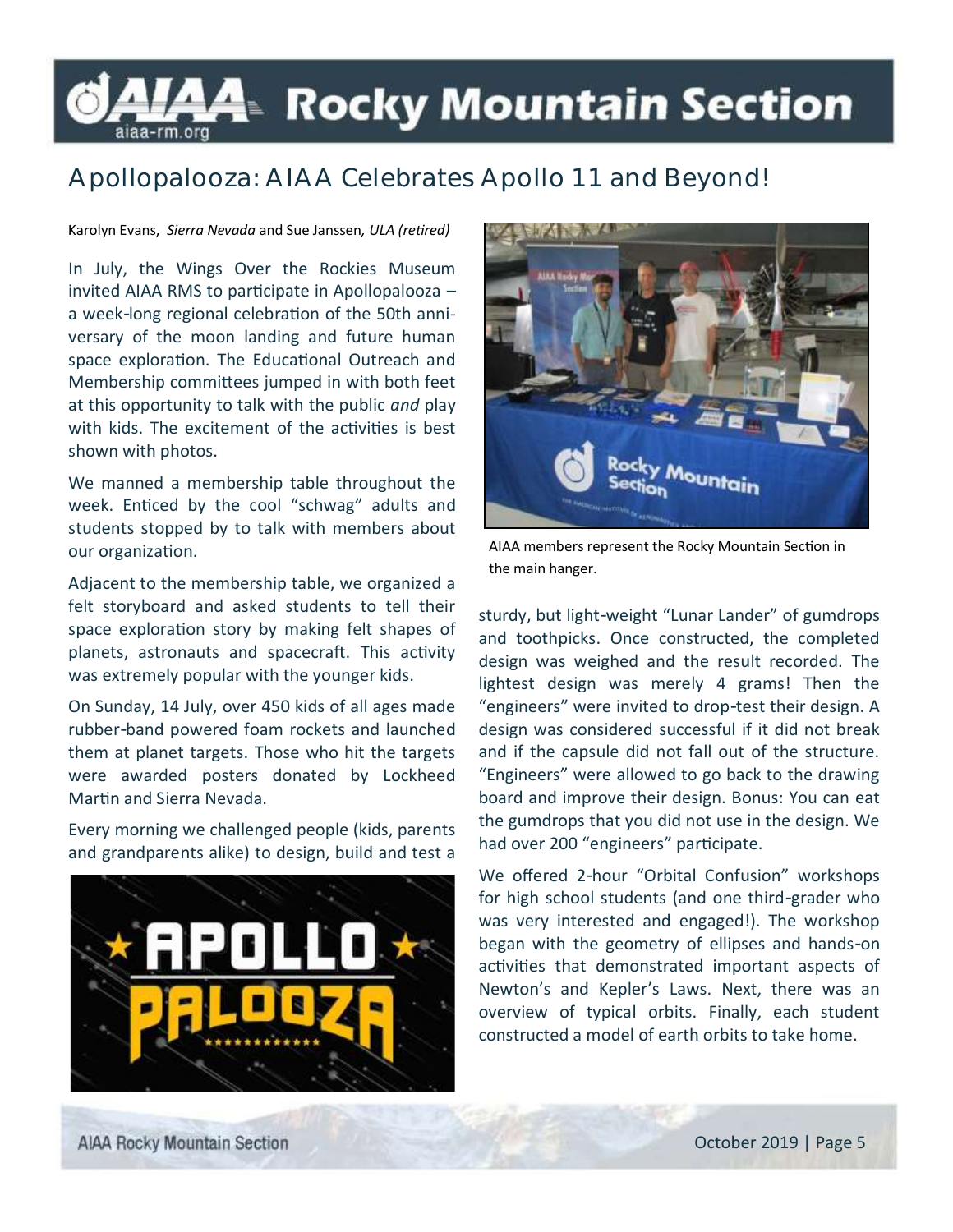# LAA- Rocky Mountain Section

### **Apollopalooza: AIAA Celebrates Apollo 11 and Beyond!**

We also held a half-day workshop for teachers as part of "Apollo University," a week-long continuing education program organized by April Lanotte, Director of Education at Wings Over the Rockies AND AIAA Educator Associate member. The teachers completed the orbits workshop and the gumdrop lander activity and learned about AIAA. As a result of our interaction with the group, we have at least 6 new Educator Associate members!

Wow! That was a fun and busy week for AIAA RMS. Thanks to all who volunteered: Martin Begay, Sarah Bolton, Heather Chluda, Elizabeth Corbett, Barbara De Figueiredo, Lenny Demchak, Anita and Shomir Dighe, Gene Dionne, Vicky Eberhardt, Elaine and Hal Feldman, Sally Hanley, Durga Hiroula, Kaley Hassell, Charlie Haupt, David Hopper, Tom Horn, Peter Hufford, Julie Hughes, Brian Katilius, Julia Kirby, Jennifer Kurtz, Scott Lambert, Marshall Lee, Tamara Maxwell, Micael Menendez, Maggie Mueller, Stephanie Mufic, Mike Nance, Carolyn Overmyer, Karen Paulson, Carlos Pinedo, Paula Pinkley, Chris Raatz, Anita Ramos, Kristen Sebella, Jeff Smith, Koreyanne Smith, Jonathan Swavely, Brooke Vails, PJ and VJ Valkand, Tyler Walston, Eric Wilson, Cheryl Yermasek, and Michael Zhang. (Apologies if we have missed someone.)



See my Saturn V?



Assembling foam rockets



The AIAA tables kept busy during the week of events.



3… 2… 1… Liftoff!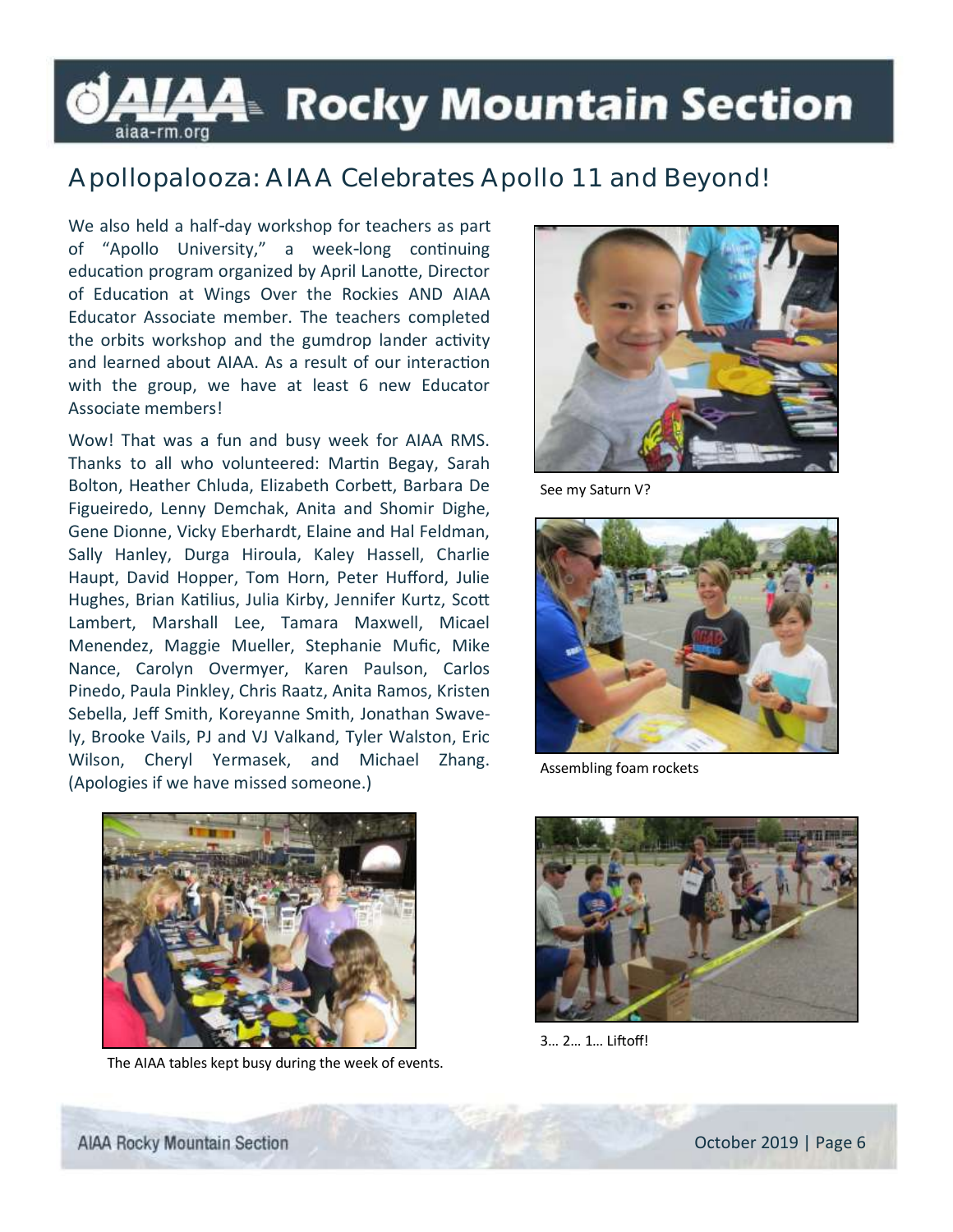# <u>А</u>4 Rocky Mountain Section aiaa-rm.org

## **Apollopalooza: AIAA Celebrates Apollo 11 and Beyond!**





Drop-testing landers Constructing models



Building a lander



Measuring distance traveled in a time increment



Equal areas in equal time increments Finished models

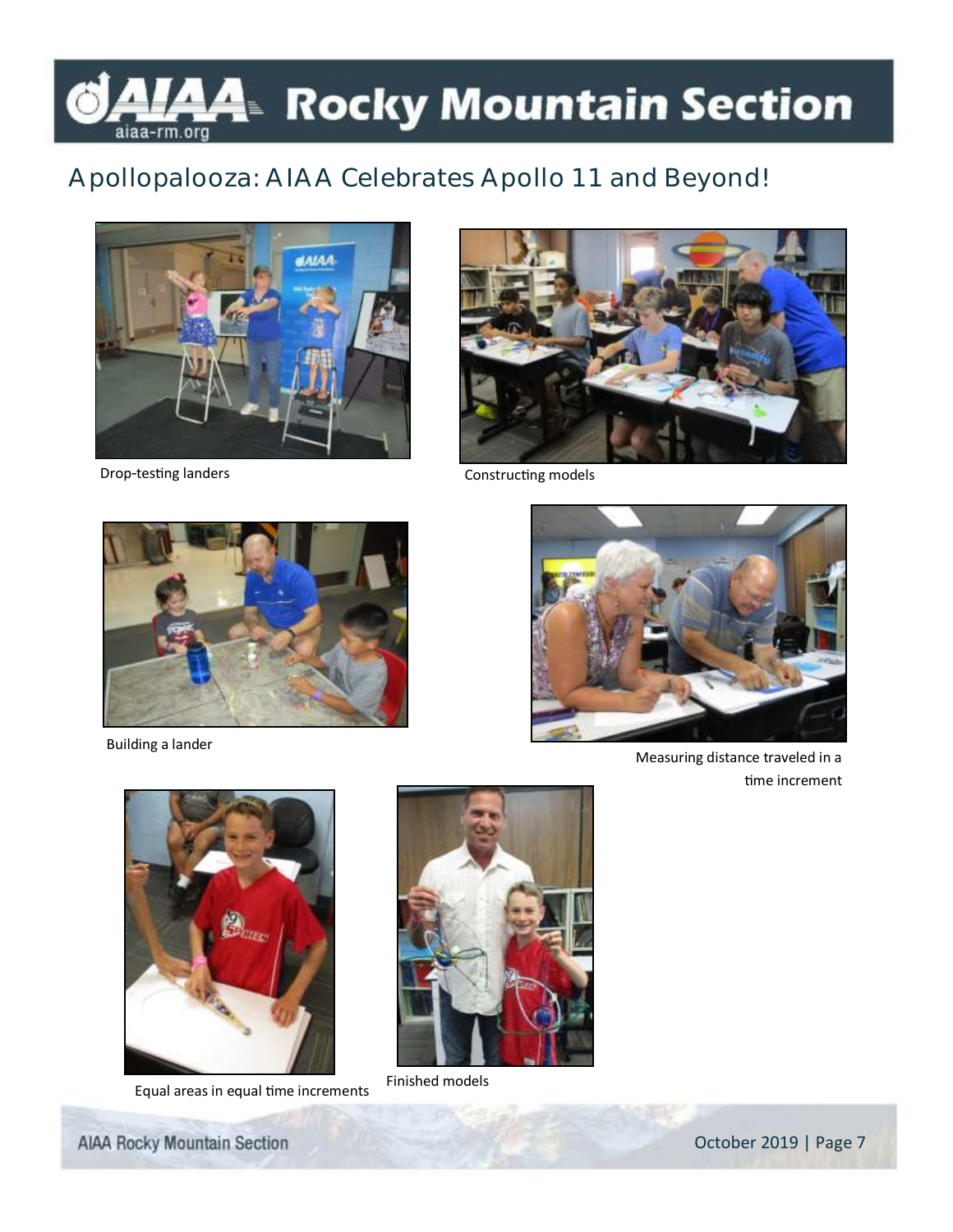# LAA- Rocky Mountain Section

## **Recap: AIAA Young Professionals Movie and Lecture**

#### Alexandra Dukes, *Lockheed Martin*

Thank you to everyone who participated in the 2nd Annual AIAA Young Professionals (YP) Movie Night! This movie night was made possible by the

hard work of the AIAA YP committee, council members, and, most of all, the participants, and we are thrilled with the result of the event.

This year's event featured Robert Zimmerman, a renowned space journalist and historian, and the documentary Apollo 11 to celebrate the 50th anniversary of the Moon landing. Robert Zimmerman is an AIAA distinguished speaker and presented his lecture titled "Unknown Stories from Space: Astronaut adventures that did not reach the press" which gave wonderful insight



into the activities of Russian astronauts after the Moon landing. Zimmerman is a humorous and passionate speaker and this lecture was no

> exception! We were honored to host him for our event, and the lecture and movie could not be better timed with the Apollo 11 50th anniversary.

> Thank you again to everyone who supported and took part in our annual Movie Night event! If you are interested in becoming more involved in the Young Professionals committee, please contact the YP Chair: Alexandra Dukes at dukes.alexandra@gmail.com. We look forward to seeing you at future Young Professionals events!

## **Astronaut Scott Kelly to Speak in Colorado Springs**

The University of Colorado at Colorado Springs (UCCS) hosted a special Fall 2019 speaker event featuring Scott Kelly, a world-renowned astronaut who spent a year in space. Scott Kelly captivated the world and seized the imagination of millions during his record breaking voyage provide that the sky is not the limit when it comes to the potential of the human spirit.

This special event took place on Tuesday, September 24, 2019 at the Gallogly Events Center at UCCS.



Ticket sales began on Monday, August 12, 2019 at the University Center information desk and online.

There was also an AIAA student club meeting before the lecture for AIAA members to meet each other and mingle. For more information, contact Lynnane George (lgeorge2@uccs.edu).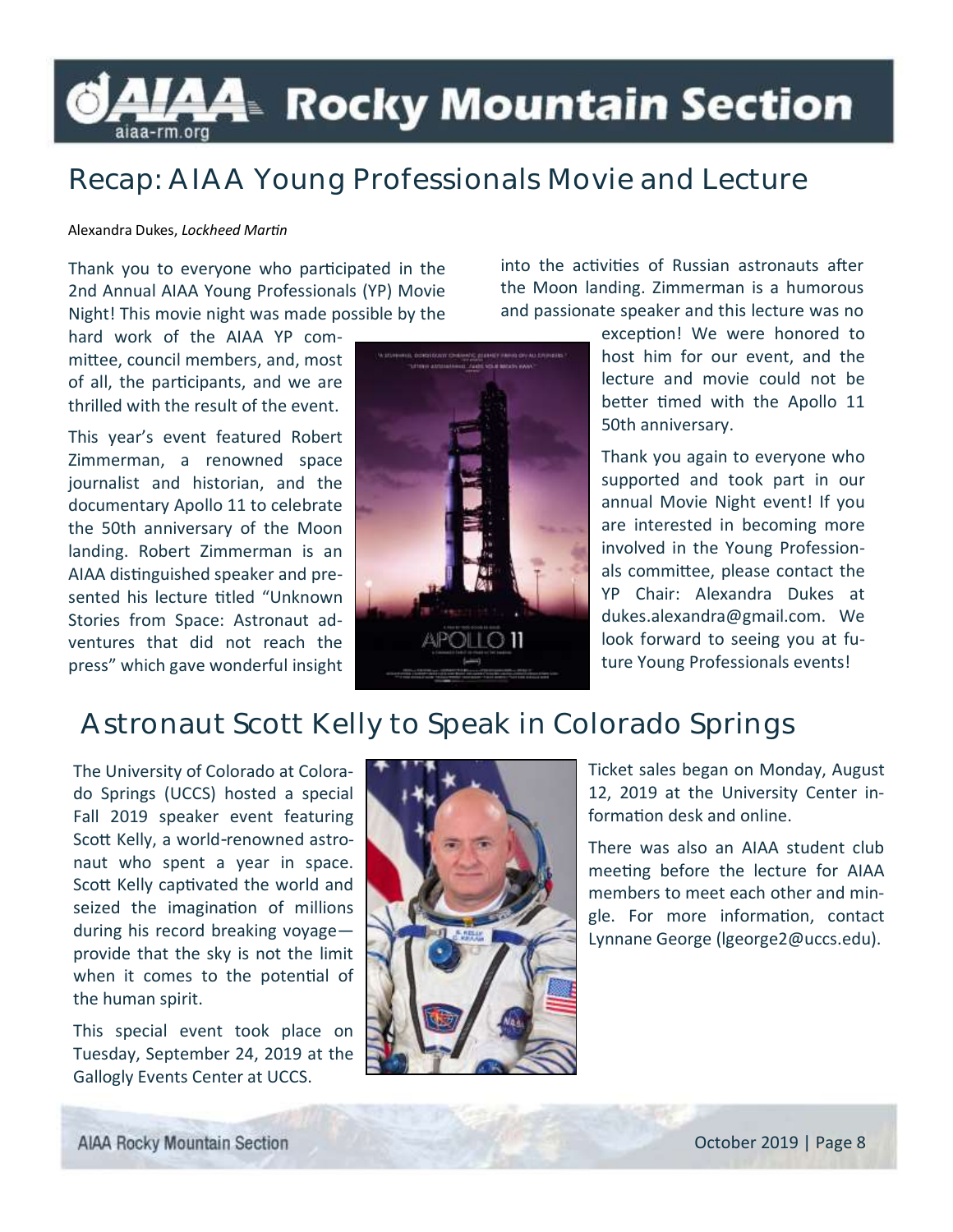## LAA⊧ Rocky Mountain Section aiaa-rm.org

## **Colorado Springs Recognizes AIAA for STEM Education**

#### Kevin Mortensen*, BAE Systems*

Last December, several service organizations along the Front Range teamed together to co-host a holiday party that had many government, military, and industry leaders in attendance. During the speeches part of the evening, then-Chair of the AIAA Rocky Mountain Section, Dr. Rusty Powell, shared words of good cheer with the assembled guests but he also highlighted the great work the Council was doing in the region, included in his remarks was the great work that was done in the RMS in STEM education. The co-hosts from the other service organizations also highlighted their STEM education achievements.

It was later learned that one of the holiday party attendees was Colorado Springs City Councilman, Don Knight. Councilman Knight was so impressed with AIAA, and the other organizations, that he

GENNA ITEM<br>5.A. 19-412 A Resolution of Appreciation Proclaiming

led an effort to designate August as STEM Education Month.

Council Knight invited leaders from each service organization to attend the City Council meeting on August 14th, where a Resolution was passed declaring August as STEM Education Month. AIAA-RMS' Vice Chair, Tracy Copp, represented the Section and eloquently shared with the Colorado Springs City Council the great STEM education work being done by AIAA's Rocky Mountain Section all across the State of Colorado.





and its and its STEM Month

Don Knight, City Council Member

Resolution

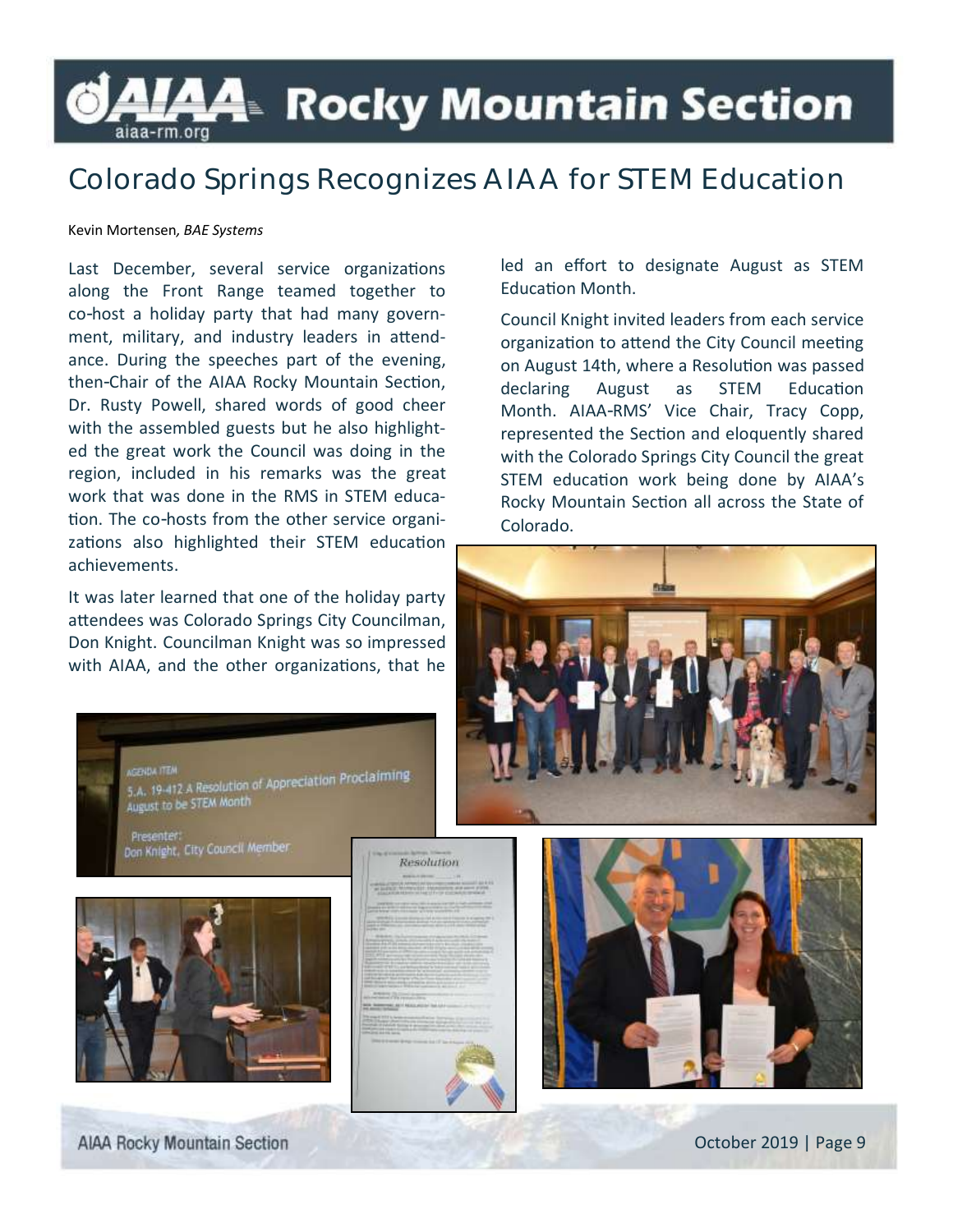# LAA- Rocky Mountain Section

# **TRAJECTORIES 2019: Expanding Horizons**

#### Sally Hanley, *Ball Aerospace*

AIAA RMS and the Mines Aerospace Interest Group (MAIG) made the 3rd annual event, TRAJECTORIES 2019, a great success. This free aerospace networking and panel discussion event was held on Friday, September 6th, at the Colorado School of Mines in Golden, Colorado.

In honor of the 50th anniversary of the Apollo 11 moon landing, this year's event centered on the past, present, and future of human space exploration.

The event was well attended by both students and AIAA professional members, and included an distinguished panel of experts that fueled imagination and expanded horizons. The night's panelists included:

- John Grunsfeld: Former NASA Astronaut and NASA Chief Scientist
- Paul Marshall: Orion Deputy Program Manager, NASA Johnson Space Center
- Rob Chambers: Business Development Director, Lockheed Martin Space Systems
- Justin Cyrus: CEO, Lunar Outpost
- George Sowers: Professor of Mechanical Engineering for the Space Resources Program at the Colorado School of Mines

The panelists led a lively discussion that covered many topics including reasons for space exploration, NASA's Artemis, Orion, and Lunar Gateway programs, the future of space resources, and the contribution of small businesses in aerospace.

The panelists also offered valuable advice to students as they prepare to enter the aerospace workforce. Rob Chambers offered the importance of teams to the future of the space program. "For those of you who don't like working on group projects, get over it. It takes the will and skill of everybody to pull this off."

After the conclusion of the panel discussion, many students and professionals remained for networking and to continue discussing their thoughts for the future of aerospace.

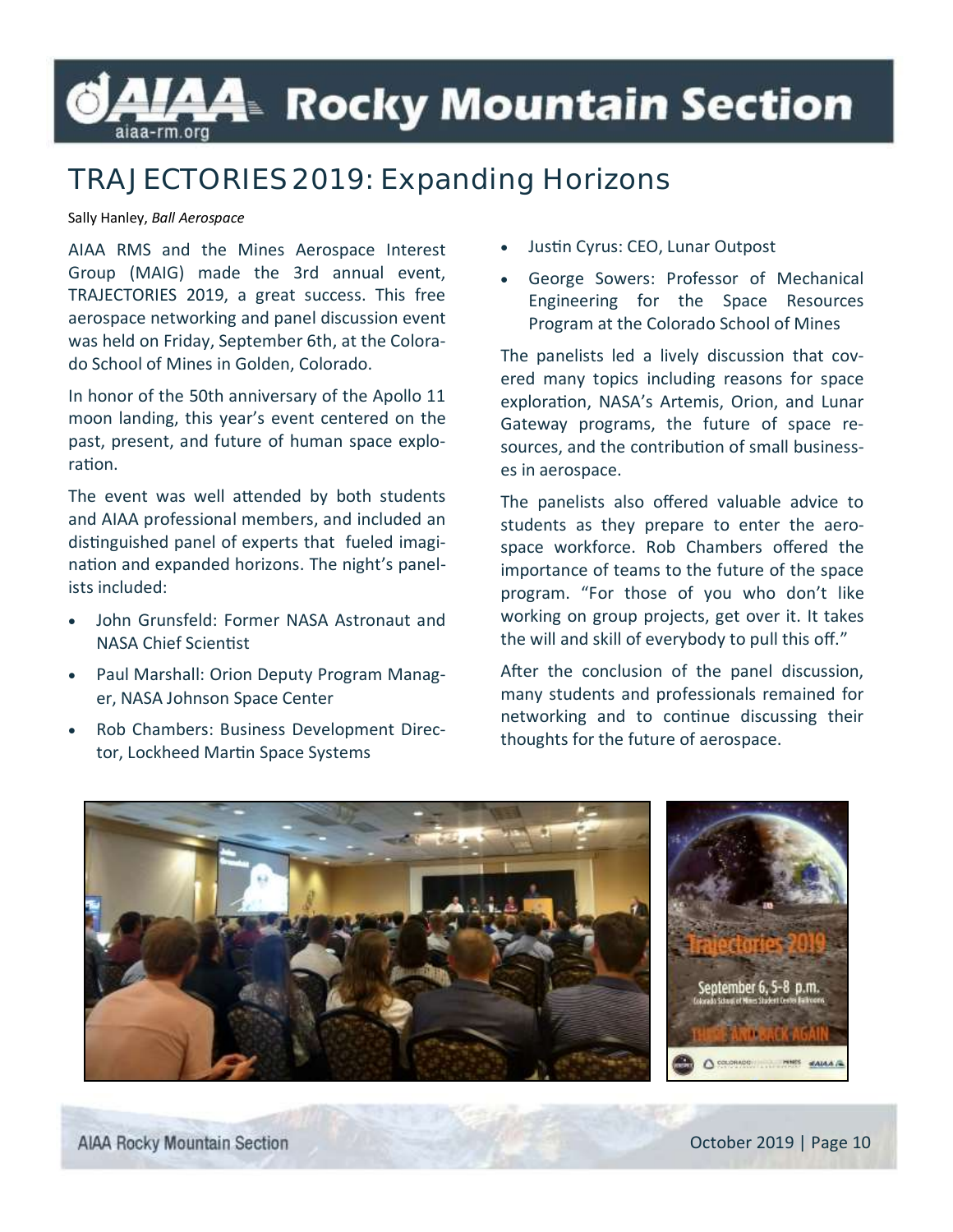# **AIAA**™ Rocky Mountain Section aiaa-rm.org

## **AIAA RM Speaker Series May Program: Reaction Engines**

#### Chris Zeller, *Ball Aerospace*

In honor of the Reaction Engines of Abingdon, UK toured their Test Facility 2 at Colorado Air and Spaceport in Watkins Colorado at a dinner meeting for the May installment of the Rocky Mountain Section speaker's series. Daniel Larson, Engineering Projects Manager, and Adrian Tansing Compliance Manager for the US subsidiary of the UK based company Reaction Engines presented to the section on their company's plans to design and develop the technologies needed for a new class of innovative hypersonic propulsion system – the Synergetic Air-Breathing Rocket Engine (SABRE). This engine is planned to be used in future aircraft that will fly over five times the speed of sound in the atmosphere and allow space launch vehicles to be built that will radically improve the affordability and responsiveness of access to space.

Members were treated to a dinner at the Aviator Bar & Grill followed by an introduction to Colorado Air and Spaceport by the airport director David Ruppel. The airport plans to develop the capability to launch and land dual propulsion vehicles making horizontal takeoff and landings at their facility east of Denver

International Airport. Following the Spaceport overview, Adrian Tansing briefed the members on the SABRE engine and the company's plans to integrate the engine into future single-stage to orbit vehicles.

Following the presentation, members carpooled out to Reaction Engine's Test Facility 2 located on the airport where Daniel Larson toured the new high temperature test facility where it is currently running a test program to validate the performance of the pre-cooler heat exchanger technology. Purpose of the test is to expose the pre-cooler test article (HTX) to the high-temperature airflow conditions in excess of 1000°C that are expected during high-speed flights up to Mach 5. To

replicate conditions the precooler will experience at hypersonic speeds, the TF2 test facility uses a General Electric J79 turbojet engine formerly used in a McDonnell Douglas F-4 Phantom aircraft to provide high-temperature airflow.

In recent ground-based tests the precooler successfully quenched the 420°C (~788°F) intake airflow in less than 1/20th of a second and achieved 1.5 MW of heat transfer equivalent to the energy demand of 1,000 homes. The intake temperature replicates thermal conditions corresponding to Mach 3.3 flight, or over three times the speed of sound. The tests are the first phase in an extensive test program which will see the precooler test article (HTX) exposed to high-temperature airflow conditions in excess of the 1,000°C (~1800°F) expected during Mach 5 hypersonic flight.

Mr. Larson took members through the entire test facility from the control room to the various stages of the test stand. It was clear that this was a rare opportunity to be up close with the future of space transportation.